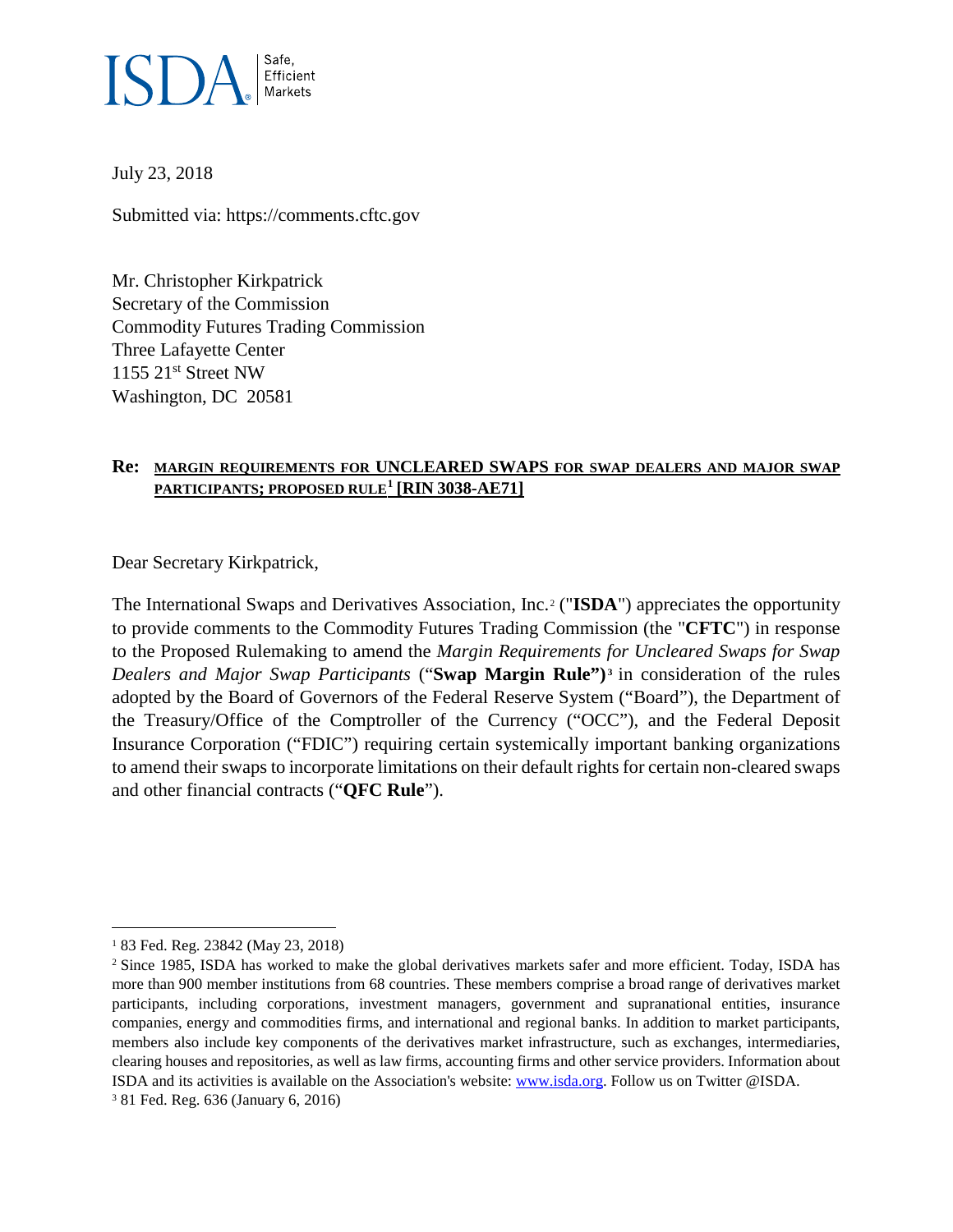

### Definition of Eligible Master Netting Agreement

ISDA supports the proposal to amend the definition of Eligible Master Netting Agreement ("EMNA") in the Commission Regulation 23.151 and make other related changes to the definition so that a new or amended master netting agreement which conforms with the QFC Rule may meet the definition of an EMNA.

### Legacy Swap Definition

ISDA agrees with the position adopted in the proposed amendment to the Swap Margin Rule that Legacy Swaps<sup>[4](#page-1-0)</sup> amended solely to comply with the QFC Rule would not become subject to the requirements of the Swap Margin Rule, because such amendments do not change the economic nature of the original transaction.

Although the adoption of the proposed formal rule amendment would provide certainty regarding the application of the Swap Margin Rule with respect to amendments to conform with the QFC Rule, ISDA believes it would be more helpful to have more broad based guidance. A more generalized approach would provide certainty with respect to the QFC rule-driven amendments, while also providing guidance with respect to (a) similar requirements from other regulators and (b) other amendments which may be required to Legacy Swaps in the future due to regulatory or legislative developments.

# *QFC Rules*

The Japan Financial Services Authority, the Autorité de contrôle prudentiel et de resolution in France, the Bank of Italy, the Swiss Financial Markets Supervisory Authority, the Republic of Germany and the United Kingdom Prudential Regulation Authority have all adopted regulations or enacted legislation similar to the QFC Rule which require covered entities to amend swaps, which may include Legacy Swaps, to incorporate stay provisions in respect of their early termination rights. However, none of these regulators or governments have proposed amendments to their uncleared margin regulations to codify an exception to the treatment of Legacy Swaps or suggested that such amendments would cause Legacy Swaps to be brought into scope under the regime's margin requirements for uncleared derivatives as a result of complying with the applicable law or regulation. Many CFTC regulated entities are or will be subject to one or more of these international requirements.

<span id="page-1-0"></span> <sup>4</sup>Legacy Swaps refers to swaps which are exempted from the Swap Margin Rule because they were entered into prior to the applicable compliance date(s).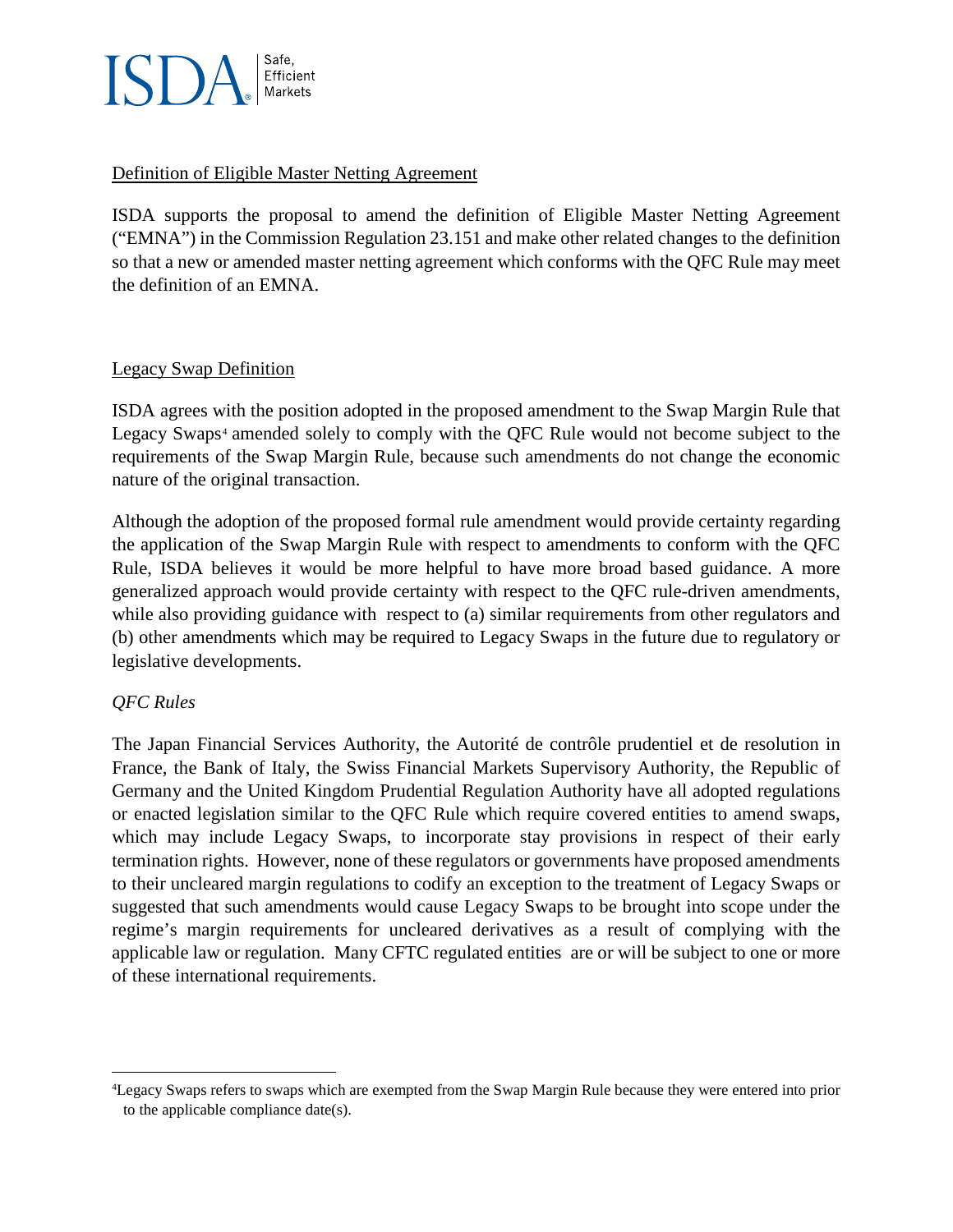# Safe, Efficient Markets

## *Regulatory Amendments*

We are aware of a number of cases in which other amendments to Legacy Swaps will be required by either foreign or domestic regulatory and legislative requirements or necessitated by public sector driven initiatives (hereafter referred to as "regulatory amendments") in both the US and various global jurisdictions in the near future. These amendments may be adopted at either the level of the master netting agreement<sup>[5](#page-2-0)</sup> or at the transaction (confirmation) level. Examples of such regulatory amendments currently required or anticipated to be required in the future, include, but may not be limited to:

- (i) Ring fencing of derivatives transactions into non-bank entities;
- (ii) Interest rate benchmark reform amendment of existing contracts referencing LIBOR and other IBORs to reference alternative risk-free rates and incorporation of fallback provisions into existing contracts; and
- (iii) Novations or other amendments to transactions as a result of the United Kingdom leaving the European Union (Brexit)

For a more in-depth discussion of issues raised by other regulatory amendments, please refer to the "Uncleared Swap Margin Requirements – Legacy Swap Amendments" letter submitted by ISDA on April 12, 2018. Due to the cross-border application of many of the global margin regulations, the lack of a consistent global approach would create uncertainty for market participants regarding how global regulators would treat any future regulatory amendments.

# *Request for Guidance*

The Swap Margin Rule is based on the *Margin requirements for non-centrally cleared derivatives*  published by the Basel Committee on Banking Supervision and the Board of the International Organization of Securities Commissions (the "Margin Framework"), which provides guidance on amendments to Legacy Swaps, stating that "Genuine amendments to existing derivatives contracts do not qualify as a new derivatives contract. Any amendment that is intended to extend an existing contract for the purpose of avoiding margin requirement will be considered a new derivatives contract."[6](#page-2-1) 

Because regulatory amendments to Legacy Swaps are enacted to comply with regulations or legislation or conform with public sector driven initiatives, they are not economically equivalent to bilaterally entering into a new swaps. ISDA believes that regulatory amendments should be

<span id="page-2-0"></span> <sup>5</sup>Except in extraordinary circumstances, we believe that amendments made to the master netting agreement or effected through a standardized protocol should not subject the underlying contracts which are Legacy Swaps to the Swap Margin Rule, as amendments affected at this level do not impact the economics, or the price, of the individual underlying swaps.

<span id="page-2-1"></span><sup>6</sup> Margin Framework, footnote 20